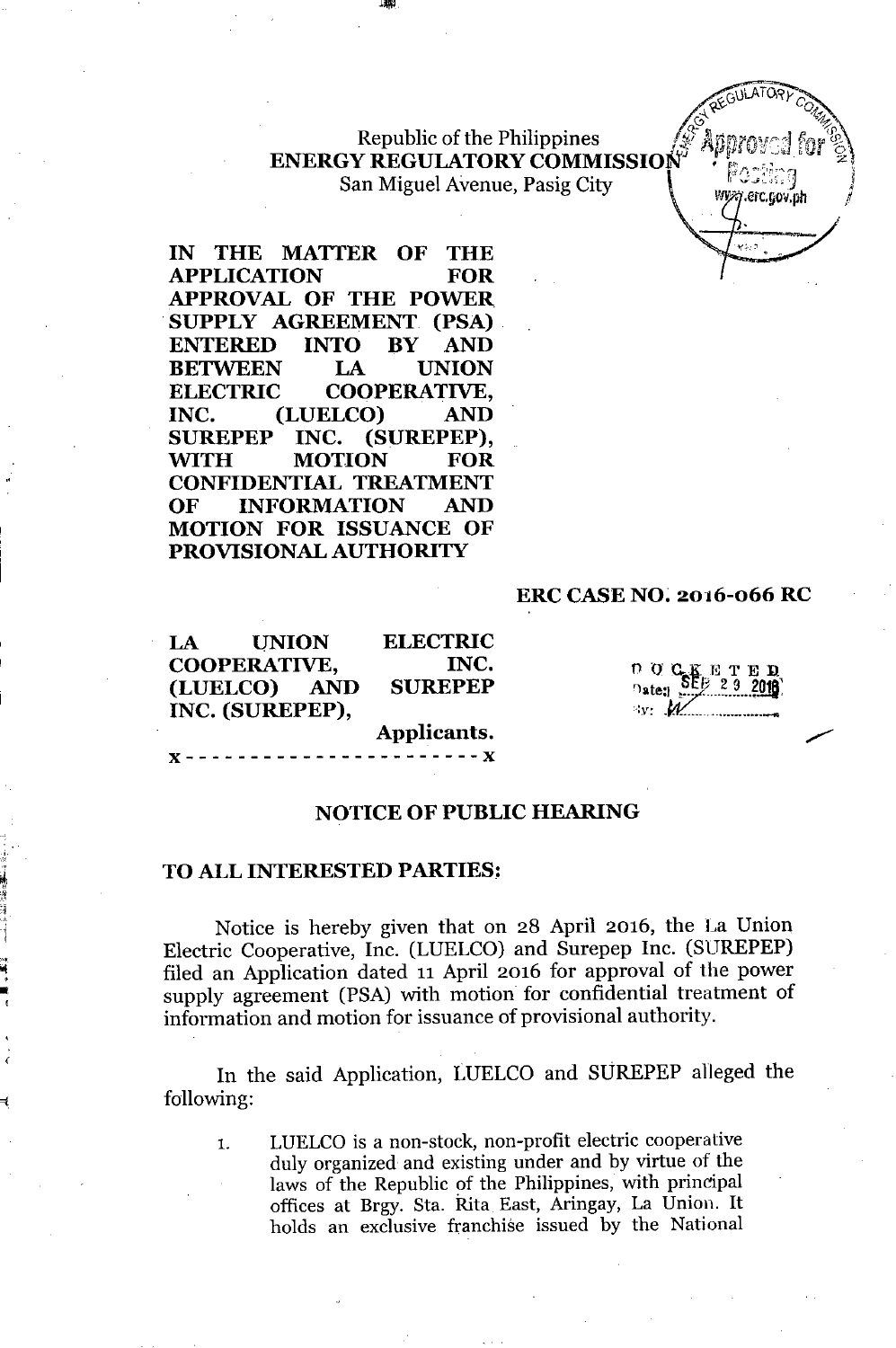# **ERC CASE NO. 2016-066 RC NOTICE OF PUBLIC HEARING/22 AUGUST 2016 PAGE20F10**

Electrification Commission to operate an electric light and power distribution service in the City of San Fernando and all the Municipalities in the Province of La Union, namely: Agoo, Aringay, Bacnotan,Bagulin, Balaoan, Bangar, Bauang, Burgos, Caba, Luna, Naguilian, Pugo, Rosario, Sto.Tomas, Tubao, San Gabriel, San Juan, Santol and Sudipen, as well as the Municipality of Sison, in the Province of Pangasinan.

2. SUREPEP is a domestic corporation engaged in renewable energy/power generation, organized and existing under the laws of the Republic of the Philippines, with principal office at Unit 602 OMM Citra Building, San Miguel Avenue, Ortigas Center, Pasig City, Metro Manila.

## **NATURE OF THE APPLICATION**

3. Pursuant to Rule 20 (B) of the ERC Rules of Practice and Procedure ("ERC Rules"), and other pertinent rules and regulations, this Application is being submitted to this Honorable Commission for its due consideration and approval of the Power Supply Agreement ("PSA") executed by between LUELCOand SUREPEP.

### **STATEMENT OF FACTS**

- 4. LUELCO currently sources eighty-four percent (84%) of its electricity requirements for distribution to its customers from the GNPower Mariveles Coal Plant Ltd. Co. (GNPower) and the remaining sixteen percent (16%) from the Wholesale Electricity Spot Market (WESM).
- 5. The volatility of the prices in the sport market unduly exposes LUELCO to higher generation cost.

,<br>,<br>,<br>,<br>,

1  $\ddot{\cdot}$ 

- 6. LUELCO has entered into power supply contracts with the Tubao Mini Hydro Electric Corporation (TMHEC) and AES, Phils. Inc. but the latters' supplies are expected to commence only by December 2017 and 2019, respectively.
- 7. Further, it is expected that the energy requirements of LUELCO's customers will significantly increase in the next few years as demonstrated by its Distribution Development Plan (DDP). Presented below is LUELCO's supply-demand scenario, to *wit:*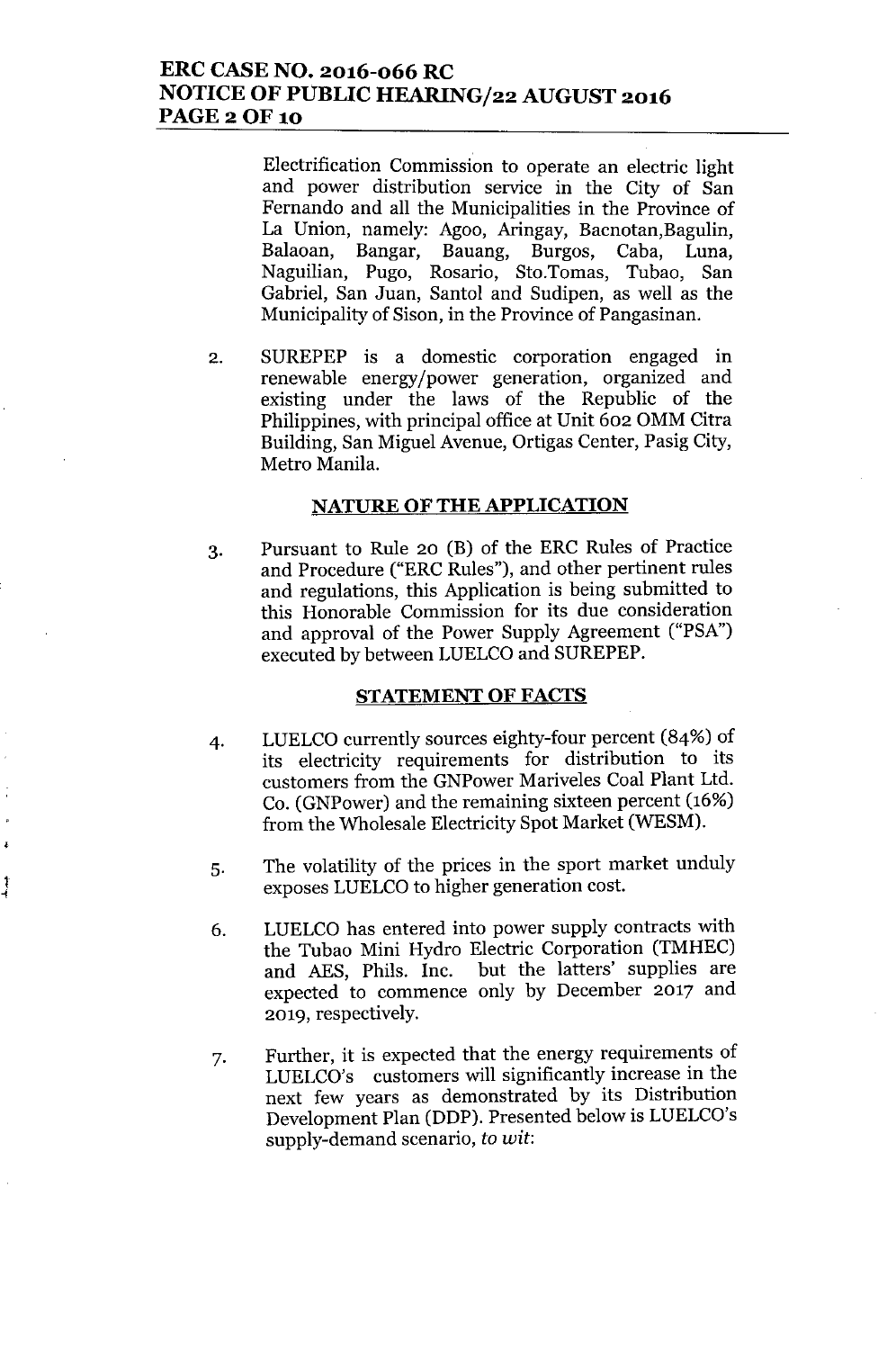# ERC CASE NO. 2016-066 RC NOTICE OF PUBLIC HEARING/22 AUGUST 2016 PAGE 3 OF 10

|                     | <b>Historical</b> |       | Forecasted |       |       |       |       |       |
|---------------------|-------------------|-------|------------|-------|-------|-------|-------|-------|
|                     | 2013              | 2014  | 2015       | 2016  | 2017  | 2018  | 2019  | 2020  |
| Peak                |                   |       |            |       |       |       |       |       |
| <b>Demand</b>       | 32.95             | 34.60 | 37.75      | 37.95 | 41.05 | 44.42 | 48.01 | 51.80 |
| (MW)                |                   |       |            |       |       |       |       |       |
| Suppliers:          |                   |       |            |       |       |       |       |       |
| <b>GNPower</b>      | 27.00             | 27.00 | 27.00      | 27.00 | 27.00 | 27.00 | 27.00 | 27.00 |
| (MW)                |                   |       |            |       |       |       |       |       |
| AES, Phils.         |                   |       |            |       |       |       | 8.00  | 8.00  |
| <b>TMHEC</b>        |                   |       |            |       | 1.00  | 1.00  | 1.20  | 1.50  |
| <b>Total Supply</b> |                   | 27.00 | 27.00      | 27.00 | 28.00 | 28.00 | 36.20 | 36.50 |
| (MW)                | 27.00             |       |            |       |       |       |       |       |
| Deficit (MW)        | 5.95              | 7.60  | 10.75      | 10.95 | 13.05 | 16.42 | 11.81 | 15.30 |

- 8. SUREPEP, which was putting up a Biomass Combined Heat and Power Generation Facility within LUELCO's franchise area, offered to sell to LUELCO available energy to be generated from the plant.
- 9. Mindful of the volatile prices in the spot market, LUELCO's increasing load requirements and the need for additional power suppliers that could supply its requirements at the earliest possible time, LUELCO started negotiations with SUREPEP, and eventually accepted its offer.
- 10. Accordingly, on 01 July 2015, LUELCOand SUREPEP executed a Power Supply Agreement ("PSA"), subject of the instant Application.

### THE POWER GENERATION FACILITY

~

 $\ddagger$ 

- 11. In order to supply power under the PSA, SUREPEP has financed, built, constructed, developed and operates a Biomass Combined Heat and Power generation facility at Brgy. Udiao, Rosario, La Union, in partnership with the Pepsi Cola Products Philippines, Inc.;
- 12. The Power Plant generation facility shall be interconnected through the 13.2 kV distribution line system of LUELCO.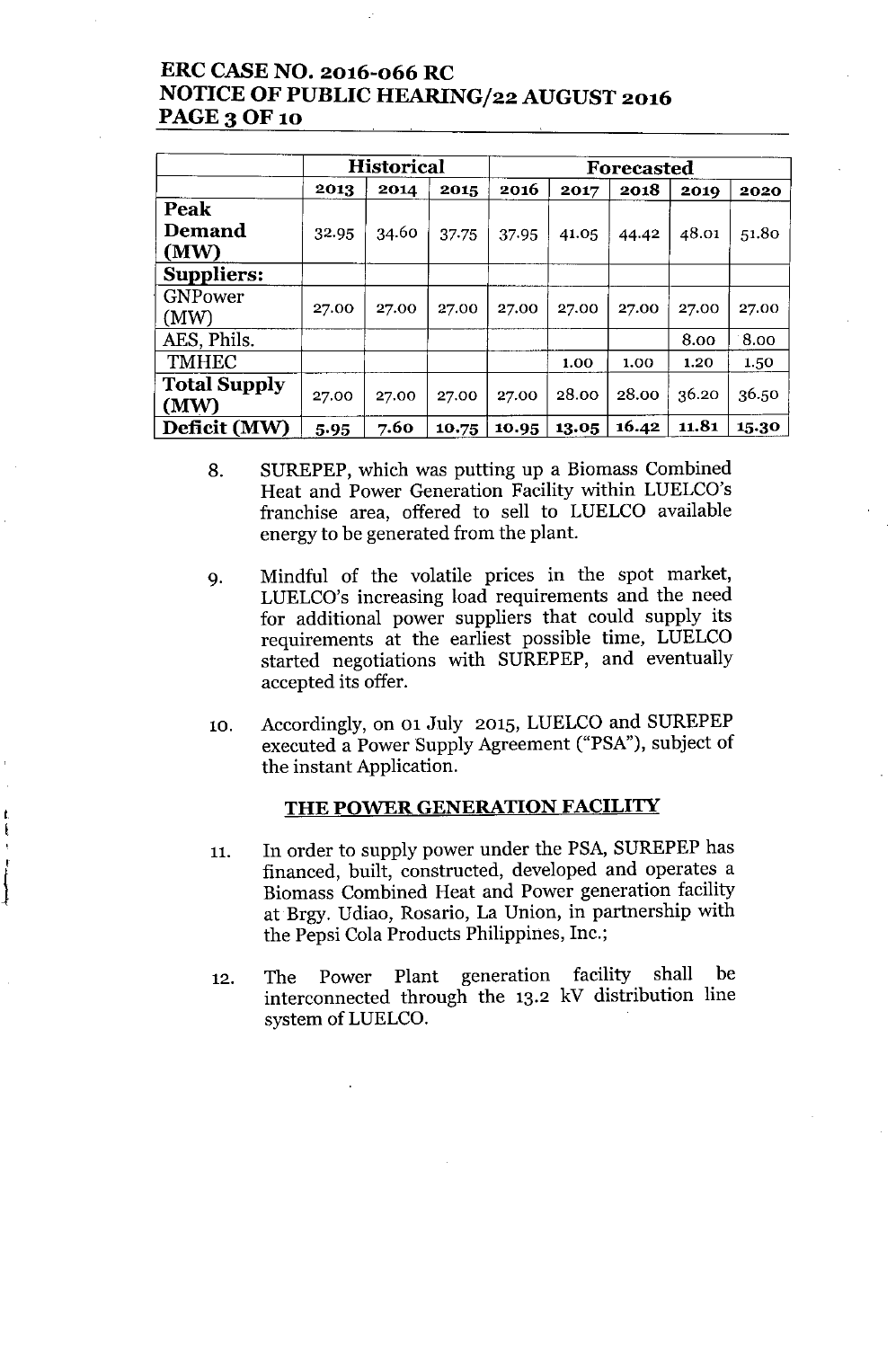# **ERC CASE NO. 2016-066 RC NOTICE OF PUBLIC HEARING/22 AUGUST 2016** PAGE 4 OF 10

## **SALIENT FEATURES OF THE POWER SUPPLY AGREEMENT**

13. The PSA between LUELCO and SUREPEP has the following salient provisions, *to wit:*

## **"ARTICLE2 EFFECTIVE DATE AND COMMERCIAL OPERATION DATE**

#### xxx

2.3 The target Commercial Operation Date (COD) is AUGUST 1, 2015, all the requirements under *Article* 2.2 *shall have* been met, and the Supplier shall have notified the Customer in writing of this date.

#### ARTICLE 3 **TERM**

- 3.1 The Term of this Agreement shall be fifteen (15) years from the Commercial Operation Date, unless extended or revised by mutual written agreement by the Parties.
- 3.2 This Agreement may be renewed by written agreement between the Parties not later than sixty (60) days prior to the expiration of the Term.

֓֓֓֓֓֓֓֓֓֓֓֓֓֓֓֡׆֧֬<br>֧֧֧֧֬֓֬֘֬֘

### ARTICLE 4 **SUPPLY OF ELECTRIC POWER**

4.1 The Parties agree to the supply of electric power as indicated below:

> Contracted Demand: 350 kWAverage Contracted Energy : 233,000 KWH/month more or less, the Customer will take all the KWH generated by the Supplier within the Contracted Demand.

#### **ARTICLE**<sub>5</sub> **OUTAGE ALLOWANCE**

5.1 The Supplier shall have an Outage Allowance of eight hundred seventy six (876) hours per Contract Year during the term of this Contract.

XXX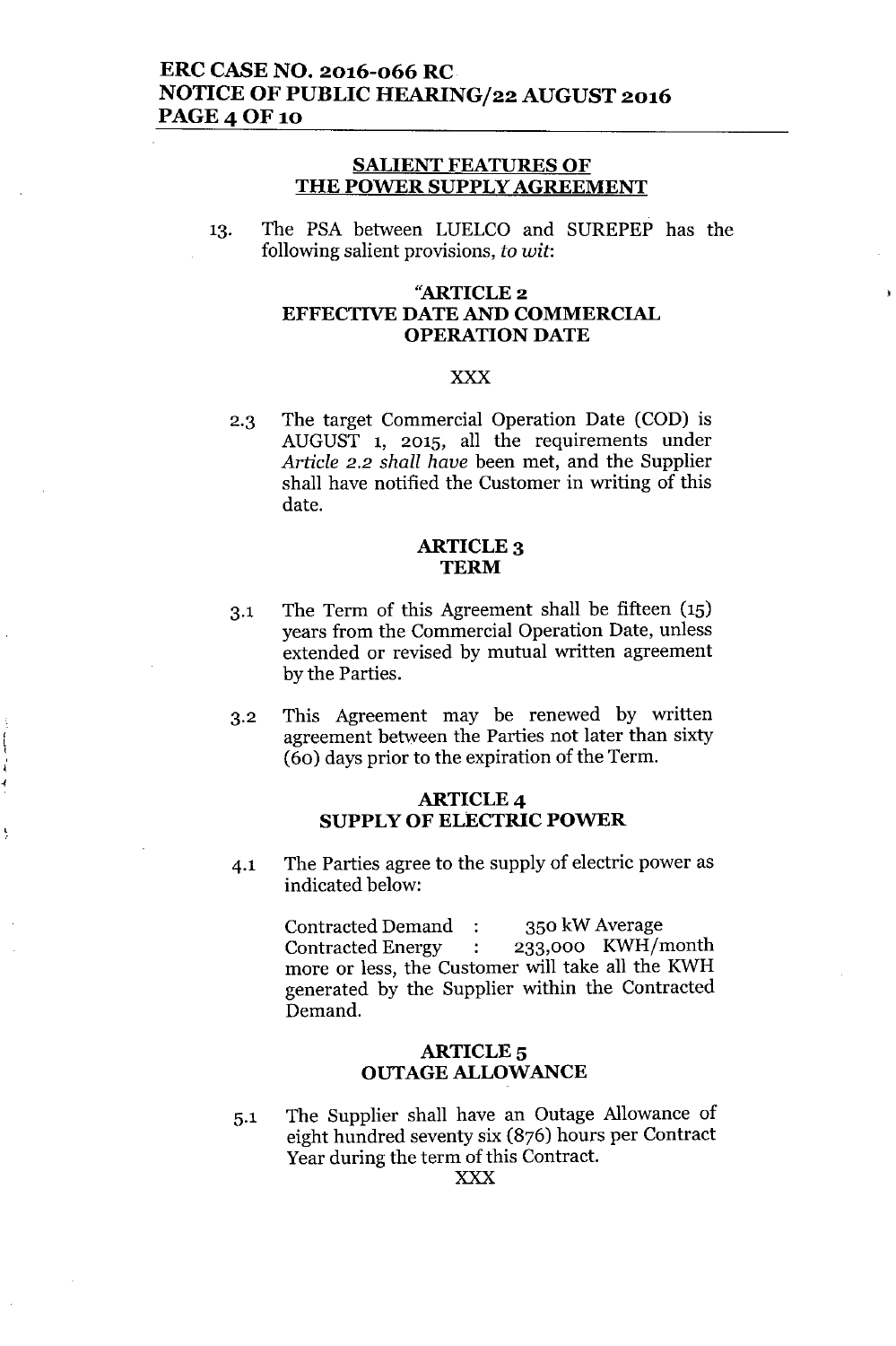# ERC CASE NO. 2016-066 RC NOTICE OF PUBLIC HEARING/22 AUGUST 2016 **PAGE 5 OF 10**

## ARTICLE 6 CHARGES AND ADJUSTMENT

- 6.1 The Generation Charge shall be Five Pesos per  $kilowatt-hour$   $(5.00Peso/kWh)$ . Any disallowance of the generation charge or any component thereof, for recovery from end-users, shall be for the sole account of the Supplier and shall not prejudice the Customer.
- 6.2 Customer shall be liable for and pay (i) any taxes (including value-added tax, if any), fees, charges, levies (including but not limited to Universal Charge) and imposts imposed or assessed by any Governmental Authority on or in connection with the purchase and sale of electricity and/or payments due to Supplier hereunder, and (ii) any new taxes, fees, charges, levies and imposts (including any increase in the rate or amount thereof after but excluding income taxes) imposed on Supplier after Effective Date. That is if such taxes, fees, charges, levies and imposts are approved by ERC as pass on charges.
- 6.3 The Generation Charge shall be adjusted annually based on the Consumer Price Index or Inflation Rate declared by NEDA for the previous year. The price adjustment shall be effective on the first billing month of the succeeding year."

### RATE IMPACT

14. LUELCO considered the impact of the PSA on its effective rates taking into account the other suppliers of electricity in its franchise area. The Tables below summarize the rate impact of the PSA:

Table I. Combined Generation Rate from the projected load allocations (2017-2021) with current and prospective suppliers (kWh) without SUREPEP

| <b>Supplier</b> | kW     | Load<br><b>Factor</b> % | <b>BCQ/WESM</b><br>Purchased, kWh | <b>Energy Cost, PhP</b>  | <b>Basic</b><br>Rate<br>PhP/<br>kWh |
|-----------------|--------|-------------------------|-----------------------------------|--------------------------|-------------------------------------|
| GNPower         | 27,000 | 56.00%                  | 632,390,767.45                    | 3,011,822,177.56         | 4.7626                              |
| <b>TMHEC</b>    | 1,500  | $3.11\%$                | 43,449,600.00                     | 218,886,049.92           | 5.0377                              |
| <b>AES</b>      | 8,000  | 16.59%                  | 210,240,000.00                    | 788,294,880.00           | 3.7495                              |
| <b>WESM</b>     | 11,713 | 24.29%                  | 243,149,377.55                    | 1,328,133,171.59         | 5.4622                              |
| <b>Total</b>    | 48,213 | 100.00%                 | 1,129,229,745.00                  | <u>5,347,136,279</u> .06 | 4.7352                              |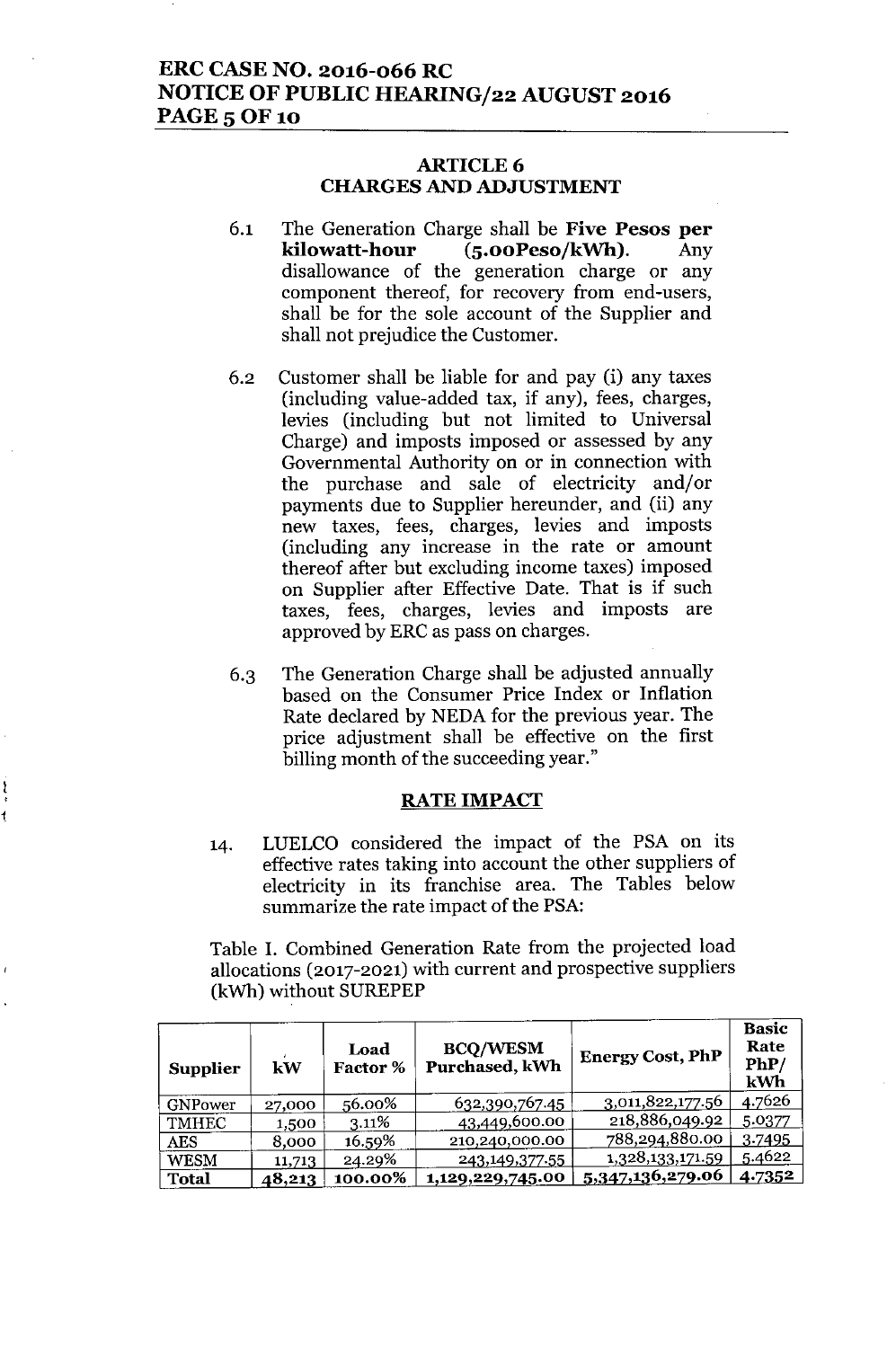# ERC CASE NO. 2016-066 RC NOTICE OF PUBLIC HEARING/22 AUGUST 2016 **PAGE 6 OF 10**

Table II. Combined Generation Rate from the projected load allocations (2017-2021) with current and prospective suppliers (kWh) and SUREPEP

| <b>Supplier</b> | kW     | Load<br><b>Factor</b> % | <b>BCQ/WESM</b><br>Purchased, kWh | <b>Energy Cost,</b><br><b>PhP</b> | <b>Basic</b><br>Rate<br>PhP/kWh |
|-----------------|--------|-------------------------|-----------------------------------|-----------------------------------|---------------------------------|
| <b>GNPower</b>  | 27,000 | 56.00%                  | 632,390,767.45                    | 3,011,822,177.56                  | 4.7626                          |
| TMHEC           | 1,500  | 3.11%                   | 43,449,600.00                     | 218,886,049.92                    | 5.0377                          |
| <b>SUREPEP</b>  | 350    | 0.73%                   | 13,980,000.00                     | 69,900,000.00                     | 5.0000                          |
| AES             | 8,000  | 16.59%                  | 210,240,000.00                    | 788,294,880.00                    | 3.7495                          |
| <b>WESM</b>     | 11,363 | 23.57%                  | 229,169,377.55                    | 1,251,771,463.71                  | 5.4622                          |
| <b>Total</b>    | 48,213 | 100.00%                 | 1,129,229,745.00                  | 5,340,674,571.18                  | 4.7295                          |

15. Based on the computation, there will be a projected decrease in the generation rate of Phpo.0057/kWh in case the PSA with SUREPEP is approved and the current and other prospective suppliers will be supplying power starting on 2017 to 2021.

## RELATED INFORMATION

16. In support of the instant Application and in compliance with the documentary requirements of the Honorable Commission as provided under Article VI, Section 2 of the "Guidelines for the Recovery of Costs for the Generation Component by Distribution Utilities" as well as the pre-filing requirements mandated under Rule 6, Sections 2 to 4 of the ERC Rules of Practice and Procedure, Applicants are submitting the attached documents which are made integral parts hereof, as follows:

| <b>ANNEX</b> | <b>NATURE OF DOCUMENT</b>                                 |
|--------------|-----------------------------------------------------------|
| A to A-1     | LUELCO's Articles of Incorporation and By-Laws            |
|              | LUELCO's Certificate of Franchise issued by the National  |
| B            | <b>Electrification Commission</b>                         |
|              | LUELCO's Certificate of Registration with the National    |
| $\mathbf C$  | <b>Electrification Administration</b>                     |
| D            | SUREPEP Certificate of Registration with the SEC          |
| E            | SUREPEP Articles of Incorporation and By-Laws             |
| F            | <b>SUREPEP Latest General Information Sheet</b>           |
| G            | <b>SUREPEP Latest Audited Financial Statements</b>        |
| н            | <b>SUREPEP Plant Description</b>                          |
|              | BOI Registration for SUREPEP Power Plant                  |
| $\mathbf{J}$ | DENR Environmental Compliance Certificate (ECC) issued to |
|              | <b>SUREPEP</b>                                            |
| K            | DOE Certificate of Endorsement issued to SUREPEP          |
|              | Documents in relation to SUREPEP's pending application    |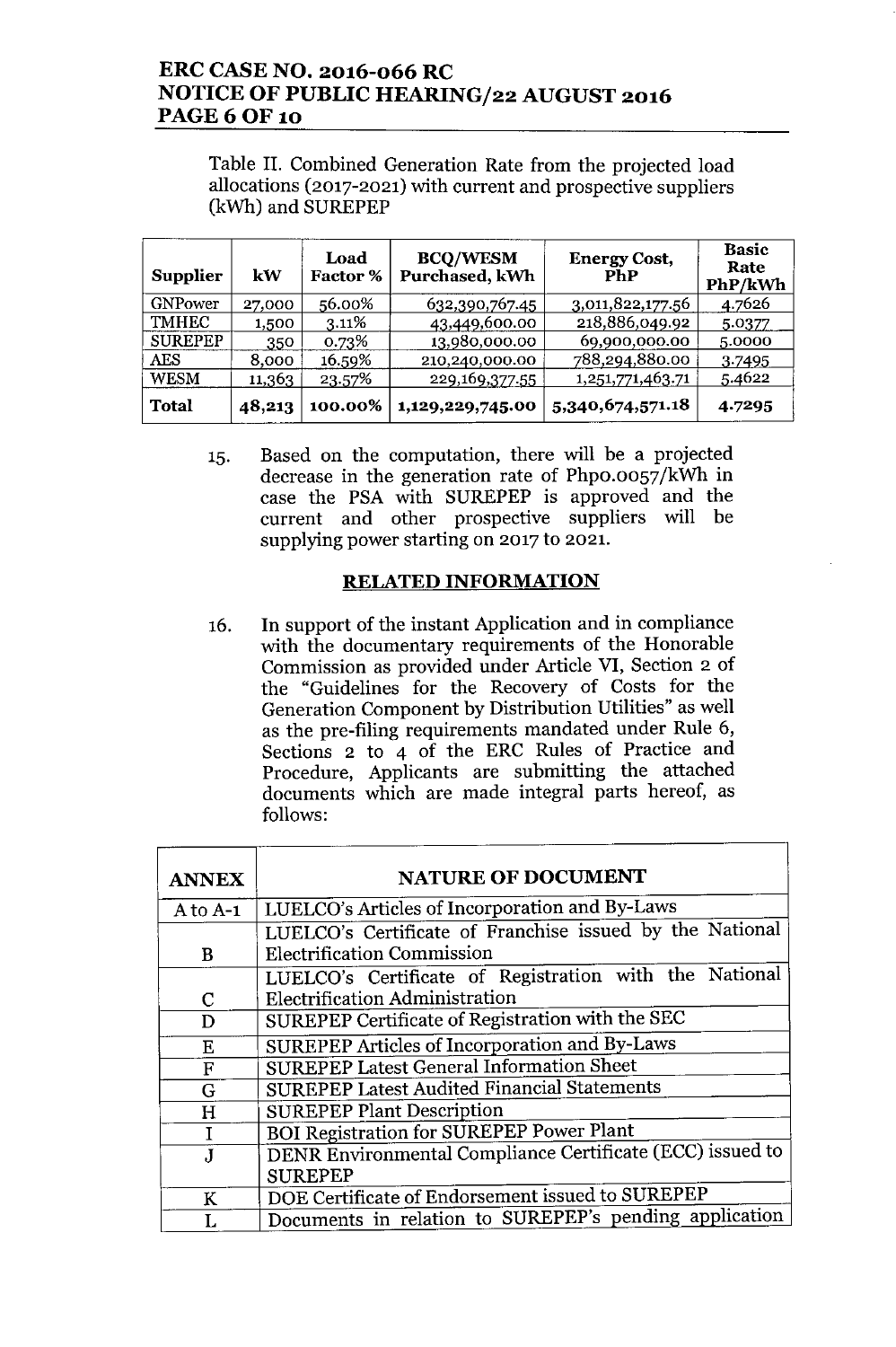# **ERC CASE NO. 2016-066 RC NOTICE OF PUBLIC HEARING/22 AUGUST 2016 PAGE 7 OF 10**

|                         | with the ERC for issuance of a Certificate of Compliance        |
|-------------------------|-----------------------------------------------------------------|
|                         | (COC)                                                           |
| M                       | Power Supply Agreement (PSA) between LUELCO and                 |
|                         | <b>SUREPEP</b>                                                  |
| N                       | Resolution approving the PSA<br>LUELCO<br>Board<br>with         |
|                         | <b>SUREPEP</b>                                                  |
|                         | Board Resolution approving<br>the PSA with<br><b>SUREPEP</b>    |
| $\mathbf{O}$            | LUELCO                                                          |
| $\mathbf{P}$            | <b>SUREPEP's Project Cost</b>                                   |
|                         | <b>SUREPEP's Cash Flow (Financial Projections) with</b>         |
| Q                       | Sources of Funds/Financial Plans (Page 1);                      |
|                         | Basis of Purchased Power Rates (Page 7);                        |
|                         | Loan Agreement with Financial Institution                       |
|                         | (All Confidential)                                              |
| $\mathbf R$             | Sworn Statement on SUREPEP's Fuel Procurement Process           |
| S                       | <b>LUELCO's DDP Summary</b>                                     |
| T                       | LUELCO's Average Daily Load Curve                               |
| $\overline{\mathbf{U}}$ | <b>LUELCO's Procurement Process</b>                             |
| $\overline{\mathbf{V}}$ | LUELCO's Latest Audited Financial Statements                    |
| W                       | <b>Transmission Service Agreement between LUELCO</b>            |
|                         | and NGCP                                                        |
| X                       | Alternative Demand Side Management program that could be        |
|                         | implemented by LUELCO if approved by the ERC                    |
| Y                       | <b>Rate Impact Analysis</b>                                     |
| Z                       | Judicial Affidavit in Support of the Motion for Issuance of a   |
|                         | <b>Provisional Authority</b>                                    |
| AA and                  | Proof of furnishing copies of the Application to the concerned  |
| series                  | local legislative bodies in the applicants' franchise area/main |
|                         | office                                                          |
| <b>BB</b> and           | Publication of the Application in a newspaper of general        |
| series                  | it<br>area or where<br>LUELCO's franchise<br>in<br>circulation  |
|                         | principally operates, with Affidavit of Publication             |

## **ALLEGATIONS IN SUPORT OF THE MOTION FOR CONFIDENTIAL TREATMENT OF INFORMATION**

ľ

- 17. Invoking the provisions of Rule 4 of the ERC Rules of Practice and Procedure, SUREPEP respectfully moves for the confidential treatment of the information contained in Annex "Q" (SUREPEP's Cash Flow (Financial Projections) with Sources of Funds/Financial Plans (Page 1); Basis of Purchased Power Rates (Page 7) and Loan Agreement with Financial Institution).
- 18. SUREPEP is a company which considers the exploration of additional potential projects all over the Philippines for the operation, maintenance or administration of power plants similar to the plant involved in the instant application. As such, it has valuable proprietary interest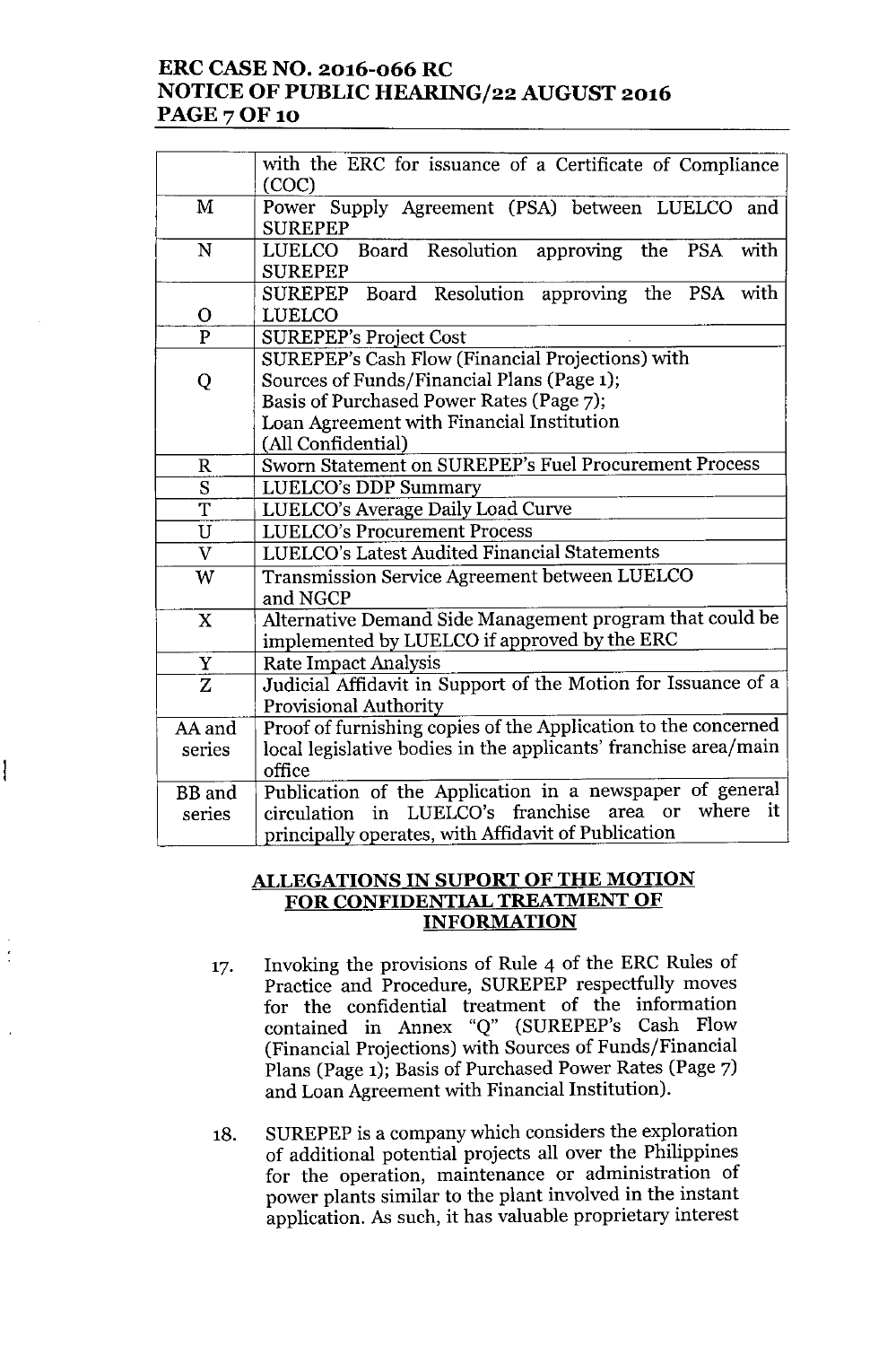# **ERC CASE NO. 2016-066 RC NOTICE OF PUBLIC** *HEARINGf22* **AUGUST 2016 PAGE80F10**

in securing the confidentiality of the foregoing information particularly from existing and potential competitors in the power generation sector. Public exposure of these sensitive information/data, particularly the full details thereof, could give these parties a competitive advantage over SUREPEP as they would have the opportunity and ability to utilize the ingenuity involved in the computations in arriving at the data/information sought to be protected.

## **ALLEGATIONS IN SUPPORT OF THE MOTION FOR ISSUANCE OF A PROVISIONAL AUTHORITY**

- 19. As stated above, sixteen percent (16%) of LUELCO's power requirements is currently being sourced from the Wholesale Electricity Spot Market (WESM).
- 20. The volatility of the prices in the sport market unduly exposes LUELCO to higher generation cost.
- 21. The power supply from SUREPEP will partly address the foregoing predicament, which could be immediately implemented once the Honorable Commission issues a provisional approval of the PSA while the instant application is pending, and LUELCO's customers shall, at the soonest possible time, benefit from the lower generation cost.
- 22. Hence, Applicants respectfully move for the provisional approval of the instant Application pursuant to Rule 14 of the ERC Rules of Practice and Procedure.

### **PRAYER**

**WHEREFORE,** premises considered, Applicants LUELCO and SUREPEP most respectfully pray of the Honorable Commission, that:

- 1. Upon filing hereof, an Order be immediately issued (a) treating Annex "Q" and the information contained therein as confidential, (b) directing its non-disclosure pursuant to Rule 4 of the ERC Rules of Practice and Procedure, and (c) prescribing the guidelines for the protection thereof.
- 2. Upon initial review of the Application and pending trial on the merits, a provisional approval of the PSA as well as a provisional authority to LUELCO to recover from its customers the full amount of the fees and charges under the PSA, be issued.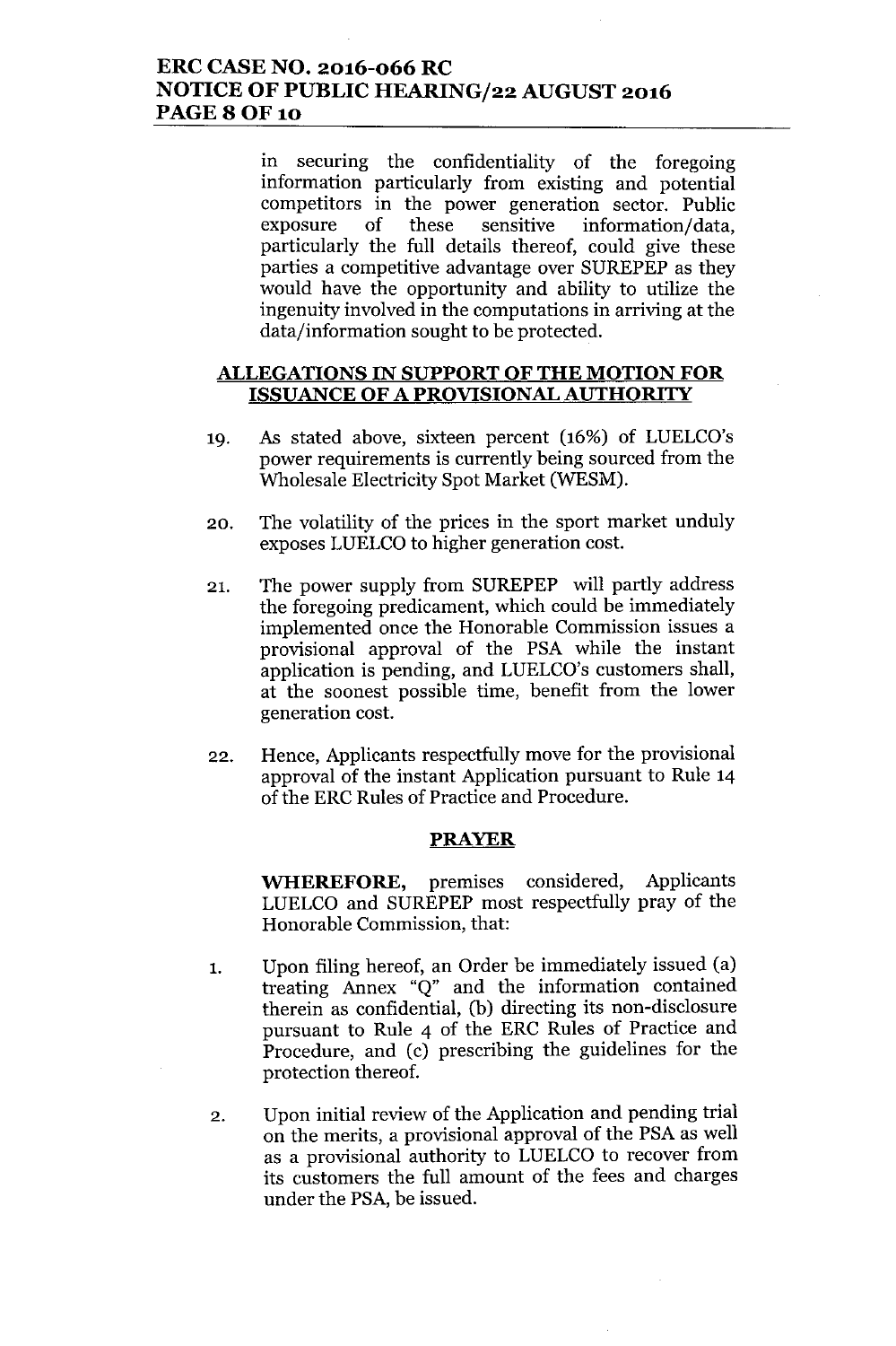# **ERCCASENO. 2016-066 RC NOTICEOF PUBLIC HEARING/22 AUGUST 2016 PAGE 9 OF 10**

3. After due notice and hearing, a Decision be issued approving the PSA between LUELCO and SUREPEP. and authorizing LUELCO to recover from its customers the full amount of the fees and charges under the PSA.

> Applicants likewise pray for such other reliefs that may be just and equitable under the premises.

The Commission has set the Application for determination of compliance with the jurisdictional requirements, Expository Presentation, Pre-trial Conference, and presentation of evidence on **22 November 2016 (Tuesday) at ten o'clock in the morning (10:00 A.M.) at LUELCO'sMain Office in Barangay Sta. Rita East, Aringay, La Union.**

All persons who have an interest in the subject matter of the proceeding may become a party by filing, at least five (5) days prior to the initial hearing and subject to the requirements in the *ERG's Rules of Practice and Procedure,* a verified petition with the Commission giving the docket number and title of the proceeding and stating: (1) the petitioner's name and address; (2) the nature of petitioner's interest in the subject matter of the proceeding, and the way and manner in which such interest is affected by the issues involved in the proceeding; and (3) a statement of the relief desired.

All other persons who may want their views known to the Commission with respect to the subject matter of the proceeding may file their opposition to the Application or comment thereon at any stage of the proceeding before the applicant concludes the presentation of its evidence. No particular form of opposition or comment is required, but the document, letter or writing should contain the name and address of such person and a concise statement of the opposition or comment and the grounds relied upon.

All such persons who wish to have a copy of the Application may request from the applicant that they be furnished with the same, prior to the date of the initial hearing. The applicant is hereby directed to furnish all those making such request with copies of the Application and its attachments, subject to the reimbursement of reasonable photocopying costs. Any such person may likewise examine the Application and other pertinent records filed with the Commission during standard office hours.